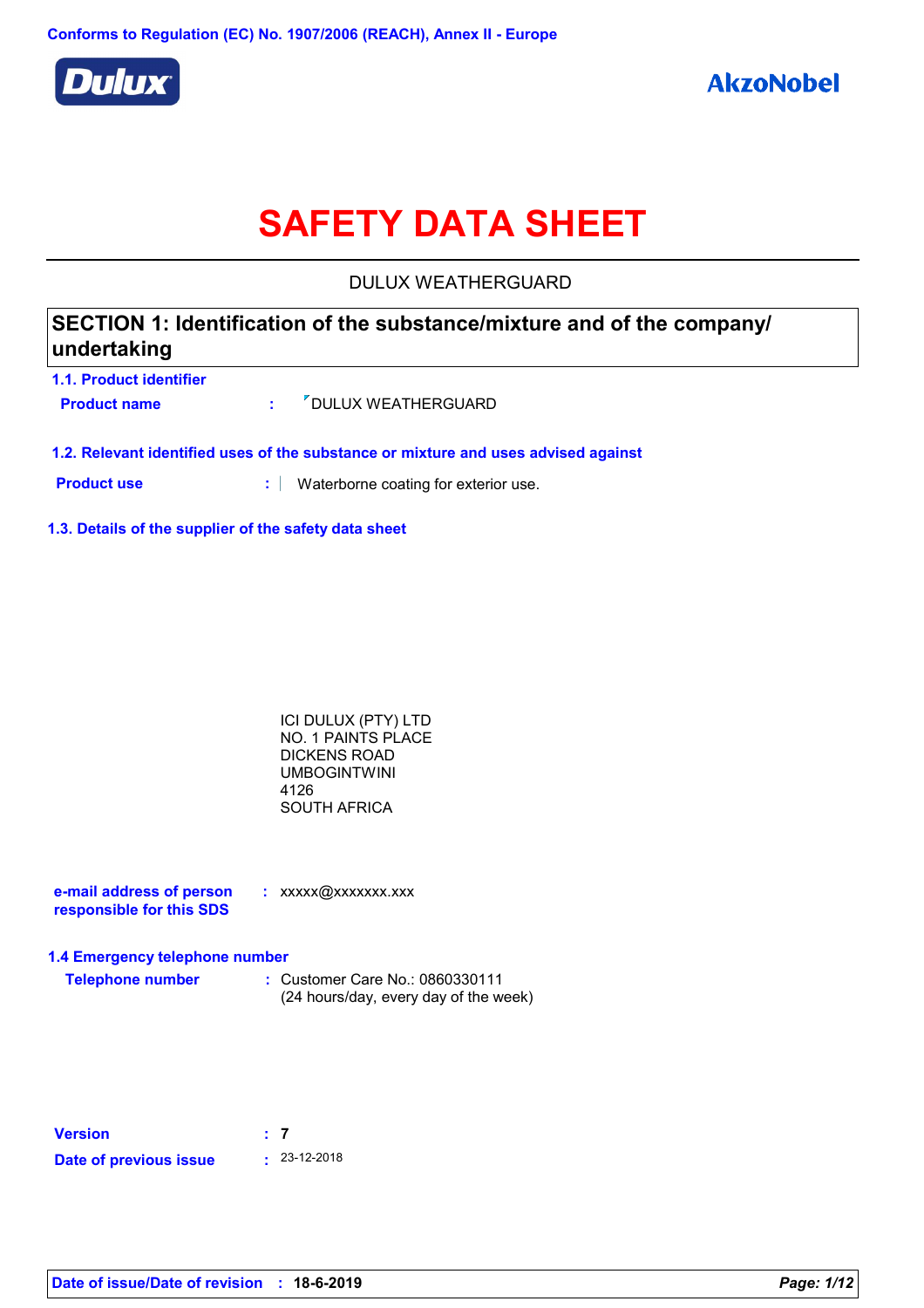# **SECTION 2: Hazards identification**

| 2.1 Classification of the substance or mixture                                                                                                                  |                                                                                                                              |
|-----------------------------------------------------------------------------------------------------------------------------------------------------------------|------------------------------------------------------------------------------------------------------------------------------|
| <b>Product definition</b>                                                                                                                                       | : Mixture                                                                                                                    |
| Not classified.                                                                                                                                                 | Classification according to Regulation (EC) No. 1272/2008 [CLP/GHS]                                                          |
|                                                                                                                                                                 | The product is not classified as hazardous according to Regulation (EC) 1272/2008 as amended.                                |
| <b>Ingredients of unknown</b><br>toxicity                                                                                                                       | $: 0\%$                                                                                                                      |
| <b>Ingredients of unknown</b><br>ecotoxicity                                                                                                                    | $: 0\%$                                                                                                                      |
|                                                                                                                                                                 | See Section 11 for more detailed information on health effects and symptoms.                                                 |
| 2.2 Label elements                                                                                                                                              |                                                                                                                              |
| <b>Signal word</b>                                                                                                                                              | : No signal word.                                                                                                            |
| <b>Hazard statements</b>                                                                                                                                        | : No known significant effects or critical hazards.                                                                          |
| <b>Precautionary statements</b>                                                                                                                                 |                                                                                                                              |
| <b>General</b>                                                                                                                                                  | : P102 - Keep out of reach of children.<br>P101 - If medical advice is needed, have product container or label at hand.      |
| <b>Prevention</b>                                                                                                                                               | : P262 - Do not get in eyes, on skin, or on clothing.                                                                        |
| <b>Response</b>                                                                                                                                                 | P312 - Call a POISON CENTER or doctor/physician if you feel unwell.                                                          |
| <b>Storage</b>                                                                                                                                                  | : Not applicable.                                                                                                            |
| <b>Disposal</b>                                                                                                                                                 | : P501 - Dispose of contents and container in accordance with all local, regional,<br>national or international regulations. |
| <b>Supplemental label</b><br>elements                                                                                                                           | : Contains C(M)IT/MIT(3:1). May produce an allergic reaction.                                                                |
| <b>Annex XVII - Restrictions</b><br>on the manufacture,<br>placing on the market and<br>use of certain dangerous<br>substances, mixtures and<br><b>articles</b> | : Not applicable.                                                                                                            |
| <b>Special packaging requirements</b>                                                                                                                           |                                                                                                                              |
| <b>Containers to be fitted</b><br>with child-resistant<br>fastenings                                                                                            | : Not applicable.                                                                                                            |
| <b>Tactile warning of danger</b>                                                                                                                                | : Not applicable.                                                                                                            |
| 2.3 Other hazards                                                                                                                                               |                                                                                                                              |
| <b>Voluntary label element</b><br>(CEPE)                                                                                                                        | : Not applicable.                                                                                                            |

# **SECTION 3: Composition/information on ingredients**

: None known.

| <b>Product/ingredient name</b> | <b>Identifiers</b>                                                            | $\%$    | <b>Regulation (EC) No.</b><br>1272/2008 [CLP]                                                                                                                                                          | <b>Type</b> |
|--------------------------------|-------------------------------------------------------------------------------|---------|--------------------------------------------------------------------------------------------------------------------------------------------------------------------------------------------------------|-------------|
| $\mathcal{C}(M)$ IT/MIT(3:1)   | IREACH #:<br>l01-2120764691-48<br>ICAS: 55965-84-9<br>lIndex:<br>613-167-00-5 | <0.0015 | Acute Tox. 3, H301<br>Acute Tox. 3, H311<br>Acute Tox. 3, H331<br>Skin Corr. 1B, H314<br>Eye Dam. 1, H318<br><b>Skin Sens. 1, H317</b><br>Aquatic Acute 1, H400 (M=1)<br>Aquatic Chronic 1, H410 (M=1) | $[1]$       |

**Other hazards which do : not result in classification**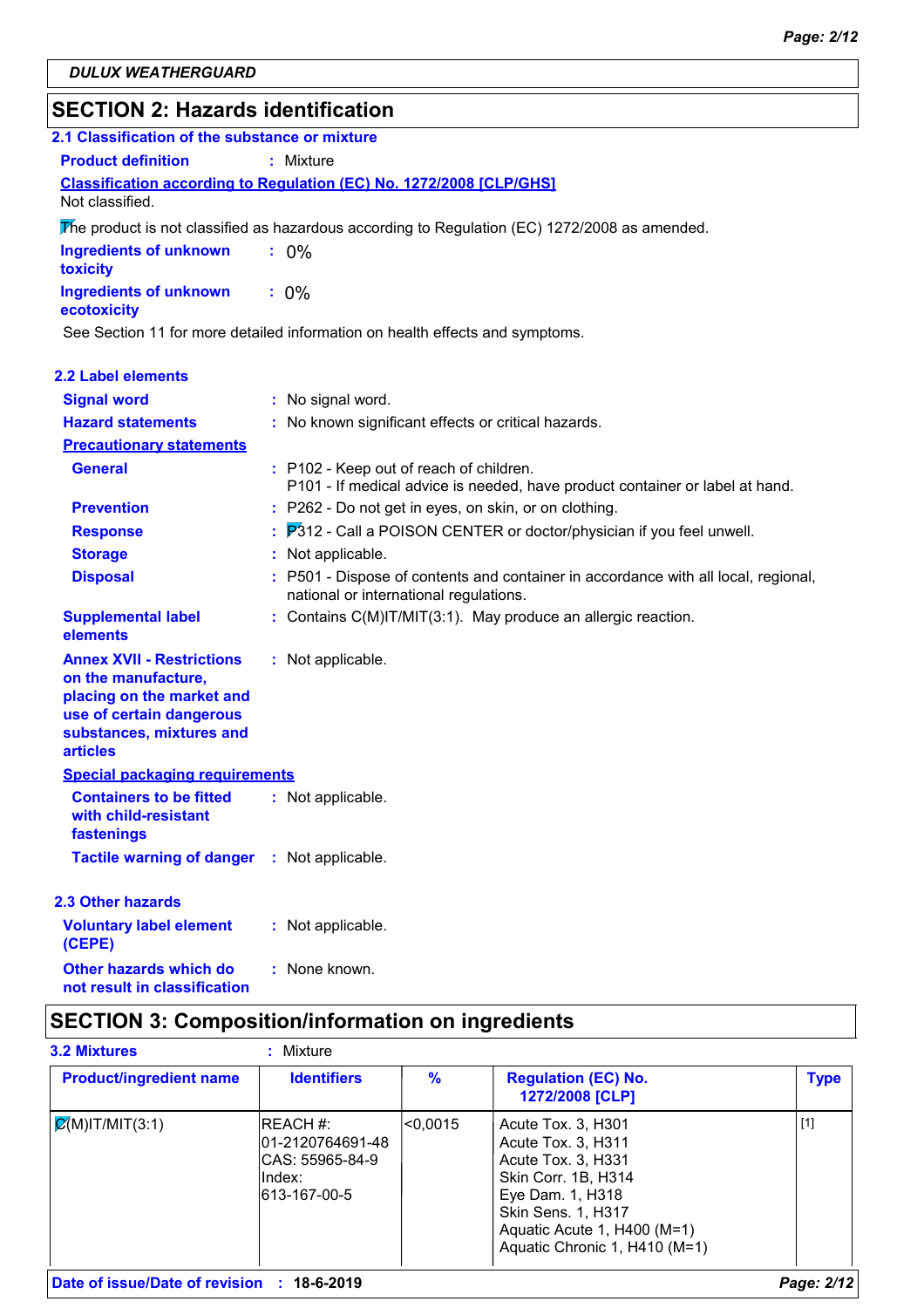*DULUX WEATHERGUARD*

# **SECTION 3: Composition/information on ingredients**

|  | See Section 16 for     |  |
|--|------------------------|--|
|  | the full text of the H |  |
|  | statements declared    |  |
|  | above.                 |  |

There are no additional ingredients present which, within the current knowledge of the supplier and in the concentrations applicable, are classified as hazardous to health or the environment, are PBTs, vPvBs or Substances of equivalent concern, or have been assigned a workplace exposure limit and hence require reporting in this section.

Type

 $\mathbb{Z}$  Substance classified with a health or environmental hazard

[2] Substance with a workplace exposure limit

[3] Substance meets the criteria for PBT according to Regulation (EC) No. 1907/2006, Annex XIII

[4] Substance meets the criteria for vPvB according to Regulation (EC) No. 1907/2006, Annex XIII

[5] Substance of equivalent concern

[6] Additional disclosure due to company policy

Occupational exposure limits, if available, are listed in Section 8.

# **SECTION 4: First aid measures**

#### **:** If swallowed, seek medical advice immediately and show the container or label. Keep person warm and at rest. Do NOT induce vomiting. Remove contact lenses, irrigate copiously with clean, fresh water, holding the **:** eyelids apart for at least 10 minutes and seek immediate medical advice. Remove contaminated clothing and shoes. Wash skin thoroughly with soap and **:** water or use recognised skin cleanser. Do NOT use solvents or thinners. **:** Remove to fresh air. Keep person warm and at rest. If not breathing, if breathing is irregular or if respiratory arrest occurs, provide artificial respiration or oxygen by trained personnel. General **In all cases of doubt, or when symptoms persist, seek medical attention. Never give <b>General** anything by mouth to an unconscious person. If unconscious, place in recovery position and seek medical advice. **Skin contact 4.1 Description of first aid measures Ingestion Inhalation Eye contact Protection of first-aiders** : No action shall be taken involving any personal risk or without suitable training.

#### **4.2 Most important symptoms and effects, both acute and delayed**

There are no data available on the mixture itself. The product is not classified as hazardous according to Regulation (EC) 1272/2008 as amended.

Repeated or prolonged contact with the mixture may cause removal of natural fat from the skin, resulting in nonallergic contact dermatitis and absorption through the skin.

If splashed in the eyes, the liquid may cause irritation and reversible damage.

This takes into account, where known, delayed and immediate effects and also chronic effects of components from short-term and long-term exposure by oral, inhalation and dermal routes of exposure and eye contact.

Contains C(M)IT/MIT(3:1). May produce an allergic reaction.

#### **4.3 Indication of any immediate medical attention and special treatment needed**

| <b>Notes to physician</b> |                                           | : Treat symptomatically. Contact poison treatment specialist immediately if large |
|---------------------------|-------------------------------------------|-----------------------------------------------------------------------------------|
|                           | quantities have been ingested or inhaled. |                                                                                   |

**Specific treatments :** No specific treatment.

See toxicological information (Section 11)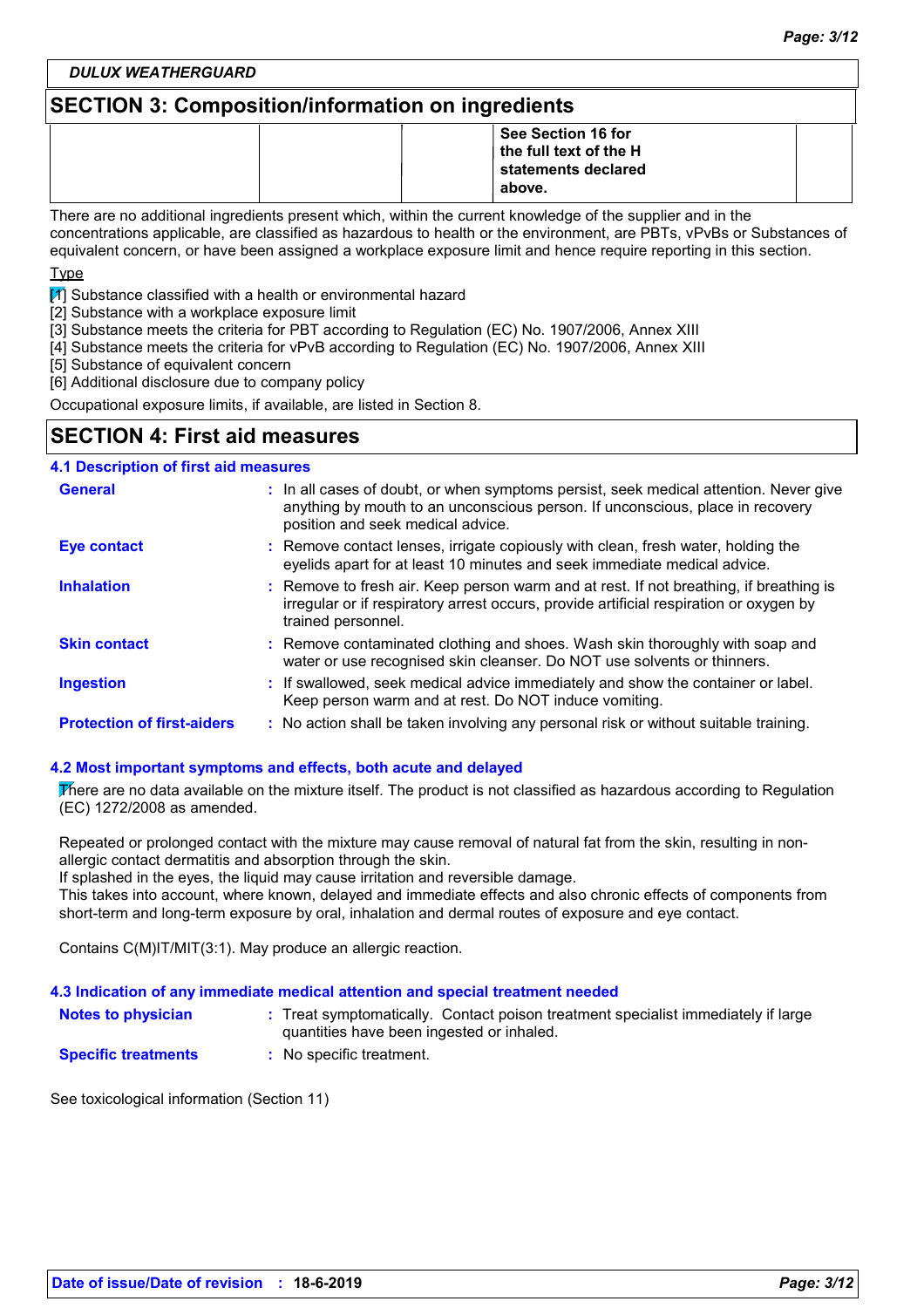# **SECTION 5: Firefighting measures**

| 5.1 Extinguishing media                                  |                                                                                                                              |
|----------------------------------------------------------|------------------------------------------------------------------------------------------------------------------------------|
| <b>Suitable extinguishing</b><br>media                   | : Recommended: alcohol-resistant foam, $CO2$ , powders, water spray.                                                         |
| <b>Unsuitable extinguishing</b><br>media                 | : Do not use water jet.                                                                                                      |
|                                                          | 5.2 Special hazards arising from the substance or mixture                                                                    |
| <b>Hazards from the</b><br>substance or mixture          | : Fire will produce dense black smoke. Exposure to decomposition products may<br>cause a health hazard.                      |
| <b>Hazardous combustion</b><br>products                  | : Decomposition products may include the following materials: carbon monoxide,<br>carbon dioxide, smoke, oxides of nitrogen. |
| <b>5.3 Advice for firefighters</b>                       |                                                                                                                              |
| <b>Special protective actions</b><br>for fire-fighters   | : Cool closed containers exposed to fire with water. Do not release runoff from fire to<br>drains or watercourses.           |
| <b>Special protective</b><br>equipment for fire-fighters | : Appropriate breathing apparatus may be required.                                                                           |

# **SECTION 6: Accidental release measures**

|                                                                       | 6.1 Personal precautions, protective equipment and emergency procedures                                                                                                                                                                                                            |
|-----------------------------------------------------------------------|------------------------------------------------------------------------------------------------------------------------------------------------------------------------------------------------------------------------------------------------------------------------------------|
| For non-emergency<br>personnel                                        | : Avoid breathing vapour or mist. Refer to protective measures listed in sections 7<br>and $8.$                                                                                                                                                                                    |
|                                                                       | For emergency responders : If specialised clothing is required to deal with the spillage, take note of any<br>information in Section 8 on suitable and unsuitable materials. See also the<br>information in "For non-emergency personnel".                                         |
| <b>6.2 Environmental</b><br>precautions                               | : Do not allow to enter drains or watercourses. If the product contaminates lakes,<br>rivers, or sewers, inform the appropriate authorities in accordance with local<br>regulations.                                                                                               |
| <b>6.3 Methods and material</b><br>for containment and<br>cleaning up | : Contain and collect spillage with non-combustible, absorbent material e.g. sand,<br>earth, vermiculite or diatomaceous earth and place in container for disposal<br>according to local regulations (see Section 13). Preferably clean with a detergent.<br>Avoid using solvents. |
| 6.4 Reference to other<br><b>sections</b>                             | : See Section 1 for emergency contact information.<br>See Section 8 for information on appropriate personal protective equipment.<br>See Section 13 for additional waste treatment information.                                                                                    |

### **SECTION 7: Handling and storage**

The information in this section contains generic advice and guidance. The list of Identified Uses in Section 1 should be consulted for any available use-specific information provided in the Exposure Scenario(s).

| <b>7.1 Precautions for safe</b> | : Avoid contact with skin and eyes. Avoid inhalation of vapour, spray or mist.    |
|---------------------------------|-----------------------------------------------------------------------------------|
| handling                        | Eating, drinking and smoking should be prohibited in areas where this material is |
|                                 | handled, stored and processed.                                                    |
|                                 | Put on appropriate personal protective equipment (see Section 8).                 |
|                                 | Never use pressure to empty. Container is not a pressure vessel.                  |
|                                 | Always keep in containers made from the same material as the original one.        |
|                                 | Comply with the health and safety at work laws.                                   |
|                                 | Do not allow to enter drains or watercourses.                                     |

#### **7.2 Conditions for safe storage, including any incompatibilities**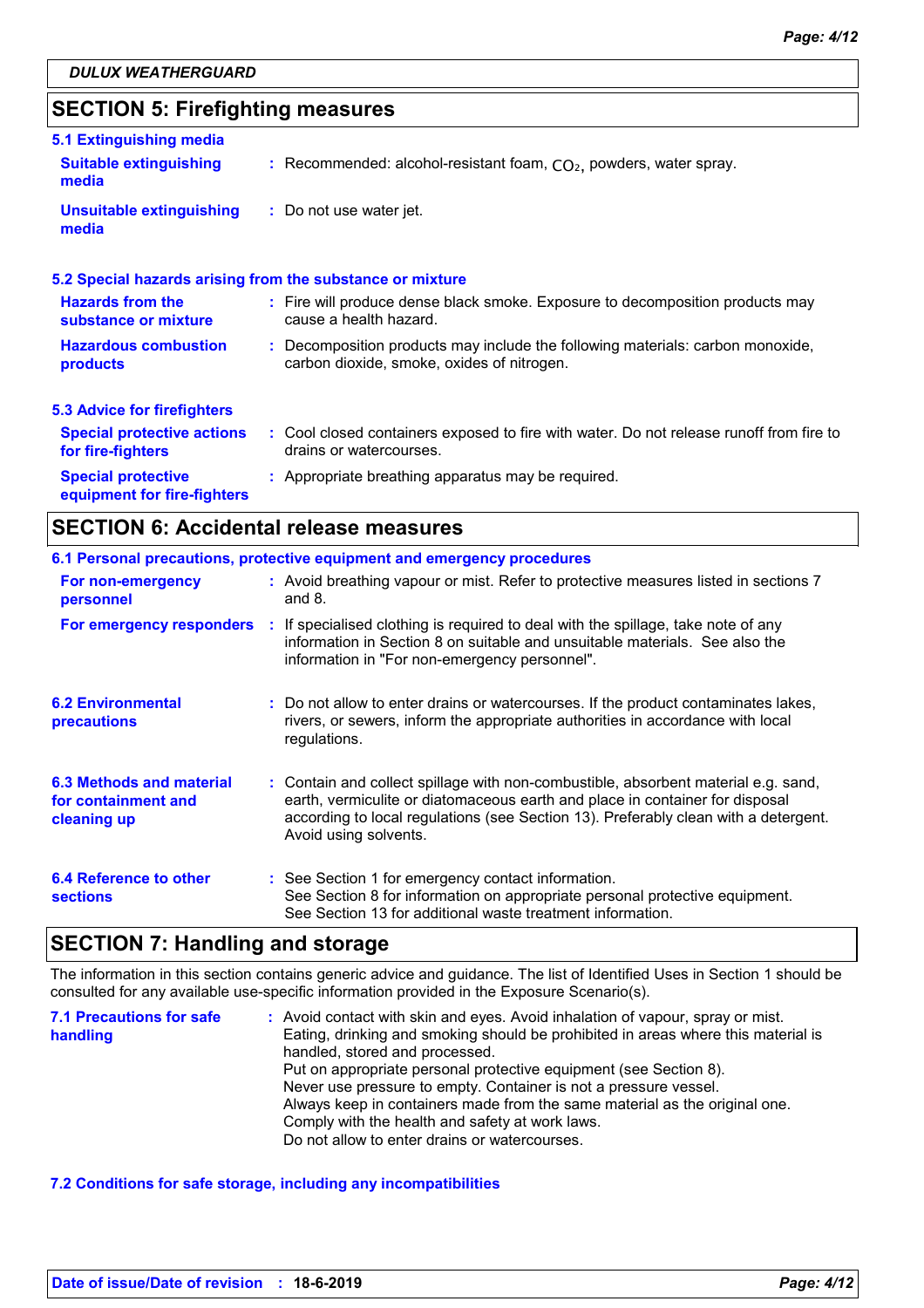# **SECTION 7: Handling and storage**

Store in accordance with local regulations.

#### **Notes on joint storage**

Keep away from: oxidising agents, strong alkalis, strong acids.

#### **Additional information on storage conditions**

Observe label precautions. Store in a dry, cool and well-ventilated area. Keep away from heat and direct sunlight. Keep container tightly closed.

No smoking. Prevent unauthorised access. Containers that have been opened must be carefully resealed and kept upright to prevent leakage.

#### **7.3 Specific end use(s) Recommendations :**

: Not available.

**Industrial sector specific : solutions**

### **SECTION 8: Exposure controls/personal protection**

: Not available.

The information in this section contains generic advice and guidance. Information is provided based on typical anticipated uses of the product. Additional measures might be required for bulk handling or other uses that could significantly increase worker exposure or environmental releases.

#### **8.1 Control parameters**

**Occupational exposure limits**

No exposure limit value known.

**Recommended monitoring procedures :** If this product contains ingredients with exposure limits, personal, workplace atmosphere or biological monitoring may be required to determine the effectiveness of the ventilation or other control measures and/or the necessity to use respiratory protective equipment. Reference should be made to monitoring standards, such as the following: European Standard EN 689 (Workplace atmospheres - Guidance for the assessment of exposure by inhalation to chemical agents for comparison with limit values and measurement strategy) European Standard EN 14042 (Workplace atmospheres - Guide for the application and use of procedures for the assessment of exposure to chemical and biological agents) European Standard EN 482 (Workplace atmospheres - General requirements for the performance of procedures for the measurement of chemical agents) Reference to national guidance documents for methods for the determination of hazardous substances will also be required.

#### **DNELs/DMELs**

No DNELs/DMELs available.

#### **PNECs**

No PNECs available

| <b>8.2 Exposure controls</b>                      |                                                                                                                                                                                                                                                                                                                                                                                                   |
|---------------------------------------------------|---------------------------------------------------------------------------------------------------------------------------------------------------------------------------------------------------------------------------------------------------------------------------------------------------------------------------------------------------------------------------------------------------|
| <b>Appropriate engineering</b><br><b>controls</b> | : Provide adequate ventilation. Where reasonably practicable, this should be<br>achieved by the use of local exhaust ventilation and good general extraction. If<br>these are not sufficient to maintain concentrations of particulates and solvent<br>vapours below the OEL, suitable respiratory protection must be worn.                                                                       |
| <b>Individual protection measures</b>             |                                                                                                                                                                                                                                                                                                                                                                                                   |
| <b>Hygiene measures</b>                           | : Wash hands, forearms and face thoroughly after handling chemical products, before<br>eating, smoking and using the lavatory and at the end of the working period.<br>Appropriate techniques should be used to remove potentially contaminated clothing.<br>Wash contaminated clothing before reusing. Ensure that eyewash stations and<br>safety showers are close to the workstation location. |
| <b>Eye/face protection</b>                        | : Use safety eyewear designed to protect against splash of liquids.                                                                                                                                                                                                                                                                                                                               |
| <b>Skin protection</b>                            |                                                                                                                                                                                                                                                                                                                                                                                                   |
| <b>Hand protection</b>                            |                                                                                                                                                                                                                                                                                                                                                                                                   |
| <b>Gloves</b>                                     |                                                                                                                                                                                                                                                                                                                                                                                                   |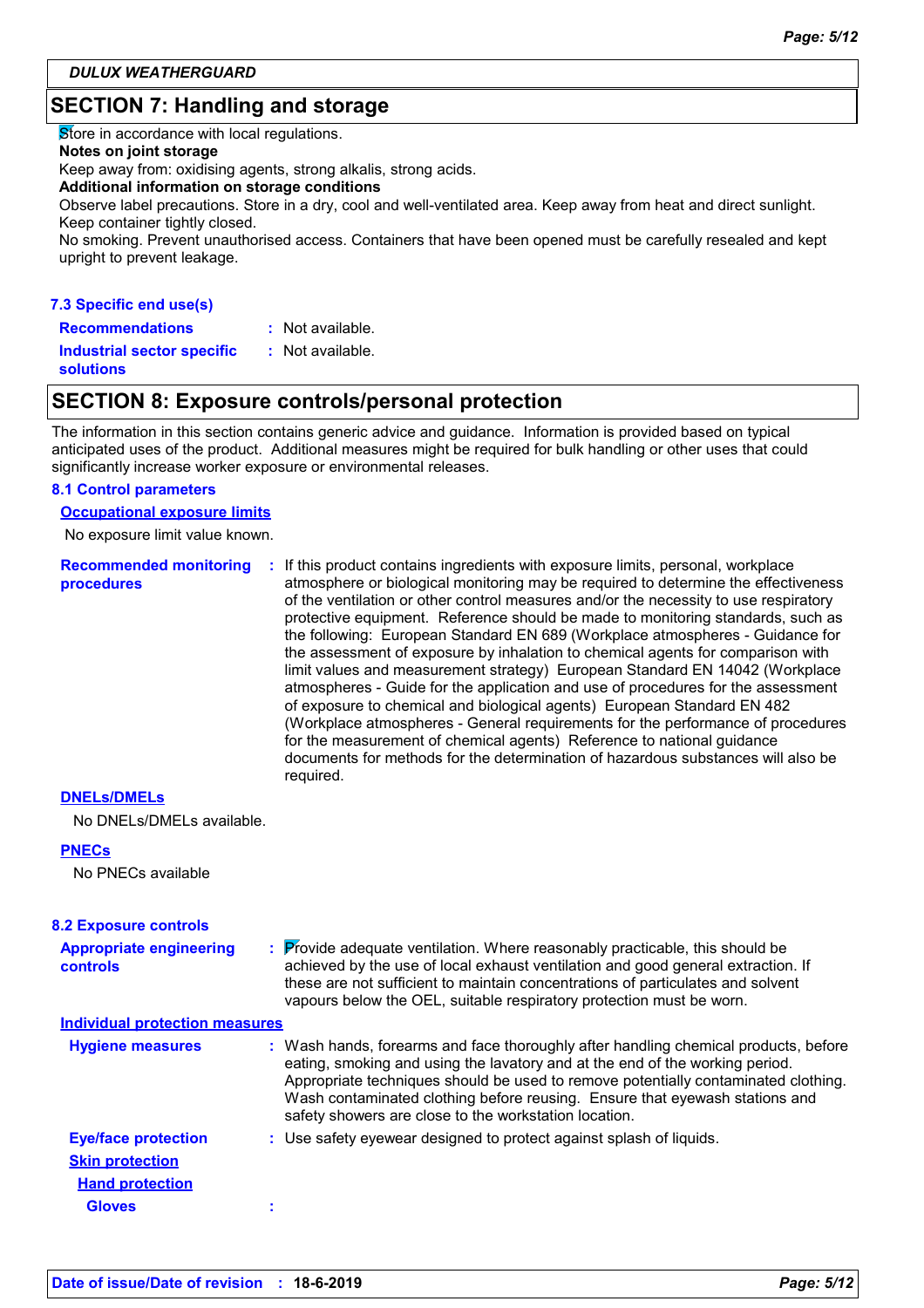# **SECTION 8: Exposure controls/personal protection**

|                               | For all types of exposure, a glove with protection class of 2 or higher (breakthrough<br>time >30 minutes according to EN374) is recommended. Recommended gloves:<br>Nitrile, thickness $\geq 0.12$ mm.                                                                                                                                                                                                                                                                                                                                                                                                                                                                                 |
|-------------------------------|-----------------------------------------------------------------------------------------------------------------------------------------------------------------------------------------------------------------------------------------------------------------------------------------------------------------------------------------------------------------------------------------------------------------------------------------------------------------------------------------------------------------------------------------------------------------------------------------------------------------------------------------------------------------------------------------|
|                               | NOTICE: The selection of a specific glove for a particular application and duration of<br>use in a workplace should also take into account all relevant workplace factors such<br>as, but not limited to: Other chemicals which may be handled, physical requirements<br>(cut/puncture protection, dexterity, thermal protection), potential body reactions to<br>glove materials, as well as the instructions/specifications provided by the glove<br>supplier.                                                                                                                                                                                                                        |
|                               | The user must check that the final choice of type of glove selected for handling this<br>product is the most appropriate and takes into account the particular conditions of<br>use, as included in the user's risk assessment.                                                                                                                                                                                                                                                                                                                                                                                                                                                         |
|                               | Gloves should be replaced regularly and if there is any sign of damage to the glove<br>material.                                                                                                                                                                                                                                                                                                                                                                                                                                                                                                                                                                                        |
|                               | Always ensure that the gloves are free from defects and that they are stored and<br>used correctly.                                                                                                                                                                                                                                                                                                                                                                                                                                                                                                                                                                                     |
| <b>Body protection</b>        | : Personnel should wear antistatic clothing made of natural fibres or of high-<br>temperature-resistant synthetic fibres.                                                                                                                                                                                                                                                                                                                                                                                                                                                                                                                                                               |
| <b>Other skin protection</b>  | : Appropriate footwear and any additional skin protection measures should be<br>selected based on the task being performed and the risks involved and should be<br>approved by a specialist before handling this product.                                                                                                                                                                                                                                                                                                                                                                                                                                                               |
| <b>Respiratory protection</b> | : <i>W</i> workers are exposed to concentrations above the exposure limit, they must use<br>appropriate, certified respirators.                                                                                                                                                                                                                                                                                                                                                                                                                                                                                                                                                         |
|                               | OLD LEAD-BASED PAINTS:                                                                                                                                                                                                                                                                                                                                                                                                                                                                                                                                                                                                                                                                  |
|                               | When surfaces are to be prepared for painting, account should be taken of the age<br>of the property and the possibility that lead-pigmented paint might be present. There<br>is a possibility that ingestion or inhalation of scrapings or dust arising from the<br>preparation work could cause health effects. As a working rule you should assume<br>that this will be the case if the age of the property is pre 1960.                                                                                                                                                                                                                                                             |
|                               | Where possible wet sanding or chemical stripping methods should be used with<br>surfaces of this type to avoid the creation of dust. When dry sanding cannot be<br>avoided, and effective local exhaust ventilation is not available, it is recommended<br>that a dust respirator is worn, that is approved for use with lead dusts, and its type<br>selected on the basis of the COSHH assessment, taking into account the<br>Workplace Exposure Limit for lead in air. Furthermore, steps should be taken to<br>ensure containment of the dusts created, and that all practicable measures are<br>taken to clean up thoroughly all deposits of dusts in and around the affected area. |
|                               | Respiratory protection in case of dust or spray mist formation. (particle filter EN143<br>type P2) Respiratory protection in case of vapour formation. (half mask with<br>combination filter A2-P2 til concentrations of 0,5 Vol%.)                                                                                                                                                                                                                                                                                                                                                                                                                                                     |
|                               | The current Control of Lead at Work Regulations approved code of practice should<br>be consulted for advice on protective clothing and personal hygiene precautions.<br>Care should also be taken to exclude visitors, members of the household and<br>especially children from the affected area, during the actual work and the<br>subsequent clean up operations. All scrapings, dust, etc. should be disposed of by<br>the professional painting contractor as Hazardous Waste.                                                                                                                                                                                                     |
|                               | Extra precautions will also need to be taken when burning off old lead-based paints<br>because fumes containing lead will be produced. It is recommended that a<br>respirator, approved for use with particulate fumes of lead is selected on the basis<br>of the COSHH assessment, taking into account the Workplace Exposure Limit for<br>lead in air. Similar precautions to those given above about sanding should be taken<br>with reference to protective clothing, disposal of scrapings and dusts, and exclusion<br>of other personnel and especially children from the building during actual work and                                                                         |

the subsequent clean up operations.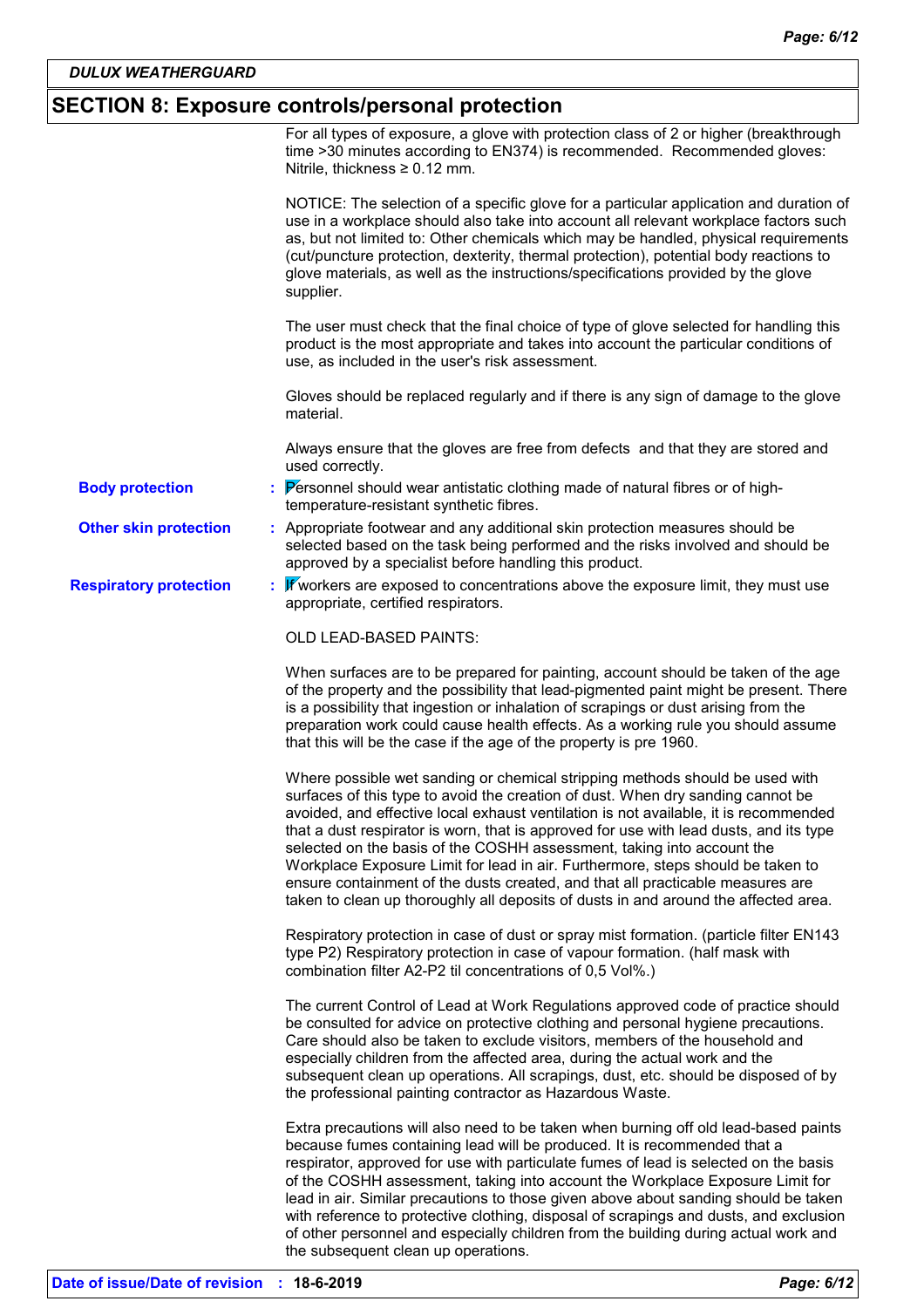# **SECTION 8: Exposure controls/personal protection**

Avoid the inhalation of dust. Wear suitable face mask if dry sanding. Special precautions should be taken during surface preparation of pre-1960s paint surfaces over wood and metal as they may contain harmful lead.

**controls**

- **Environmental exposure : Do not allow to enter drains or watercourses.** 
	-

# **SECTION 9: Physical and chemical properties**

| 9.1. Information on basic physical and chemical properties |    |                                                            |
|------------------------------------------------------------|----|------------------------------------------------------------|
| <b>Appearance</b>                                          |    |                                                            |
| <b>Physical state</b>                                      |    | Liguid.                                                    |
| <b>Colour</b>                                              |    | Various: See label.                                        |
| <b>Odour</b>                                               |    | Not available.                                             |
| <b>Odour threshold</b>                                     |    | Not available.                                             |
| pH                                                         |    | 9                                                          |
| <b>Melting point/freezing point</b>                        |    | $:$ Not available.                                         |
| Initial boiling point and boiling<br>range                 |    | $: 100^{\circ}$ C                                          |
| <b>Flash point</b>                                         |    | Closed cup: 100°C                                          |
| <b>Evaporation rate</b>                                    |    | Not available.                                             |
| <b>Upper/lower flammability or</b><br>explosive limits     |    | : Not available.                                           |
| <b>Vapour pressure</b>                                     |    | Not available.                                             |
| <b>Vapour density</b>                                      |    | Not available.                                             |
| <b>Relative density</b>                                    | t  | 1/484                                                      |
| <b>Solubility(ies)</b>                                     | t. | Easily soluble in the following materials: cold water.     |
| <b>Partition coefficient: n-octanol/</b><br>water          |    | : Not available.                                           |
| <b>Auto-ignition temperature</b>                           |    | : Not available.                                           |
| <b>Decomposition temperature</b>                           |    | Not available.                                             |
| <b>Viscosity</b>                                           |    | Kinematic (room temperature): 10,78 $\text{cm}^2/\text{s}$ |
| <b>Explosive properties</b>                                |    | : Not available.                                           |
| <b>Oxidising properties</b>                                |    | : Not available.                                           |
| 9.2. Other information                                     |    |                                                            |
| <b>Solubility in water</b>                                 |    | Not available.                                             |
|                                                            |    |                                                            |

# **SECTION 10: Stability and reactivity**

| Date of issue/Date of revision : 18-6-2019        |                                                                                                                                     | Page: 7/12 |
|---------------------------------------------------|-------------------------------------------------------------------------------------------------------------------------------------|------------|
| <b>10.6 Hazardous</b><br>decomposition products   | : Decomposition products may include the following materials: carbon monoxide,<br>carbon dioxide, smoke, oxides of nitrogen.        |            |
| 10.5 Incompatible materials                       | : Keep away from the following materials to prevent strong exothermic reactions:<br>oxidising agents, strong alkalis, strong acids. |            |
| <b>10.4 Conditions to avoid</b>                   | : When exposed to high temperatures may produce hazardous decomposition<br>products.                                                |            |
| <b>10.3 Possibility of</b><br>hazardous reactions | : Linder normal conditions of storage and use, hazardous reactions will not occur.                                                  |            |
| <b>10.2 Chemical stability</b>                    | : Stable under recommended storage and handling conditions (see Section 7).                                                         |            |
| <b>10.1 Reactivity</b>                            | : No specific test data related to reactivity available for this product or its ingredients.                                        |            |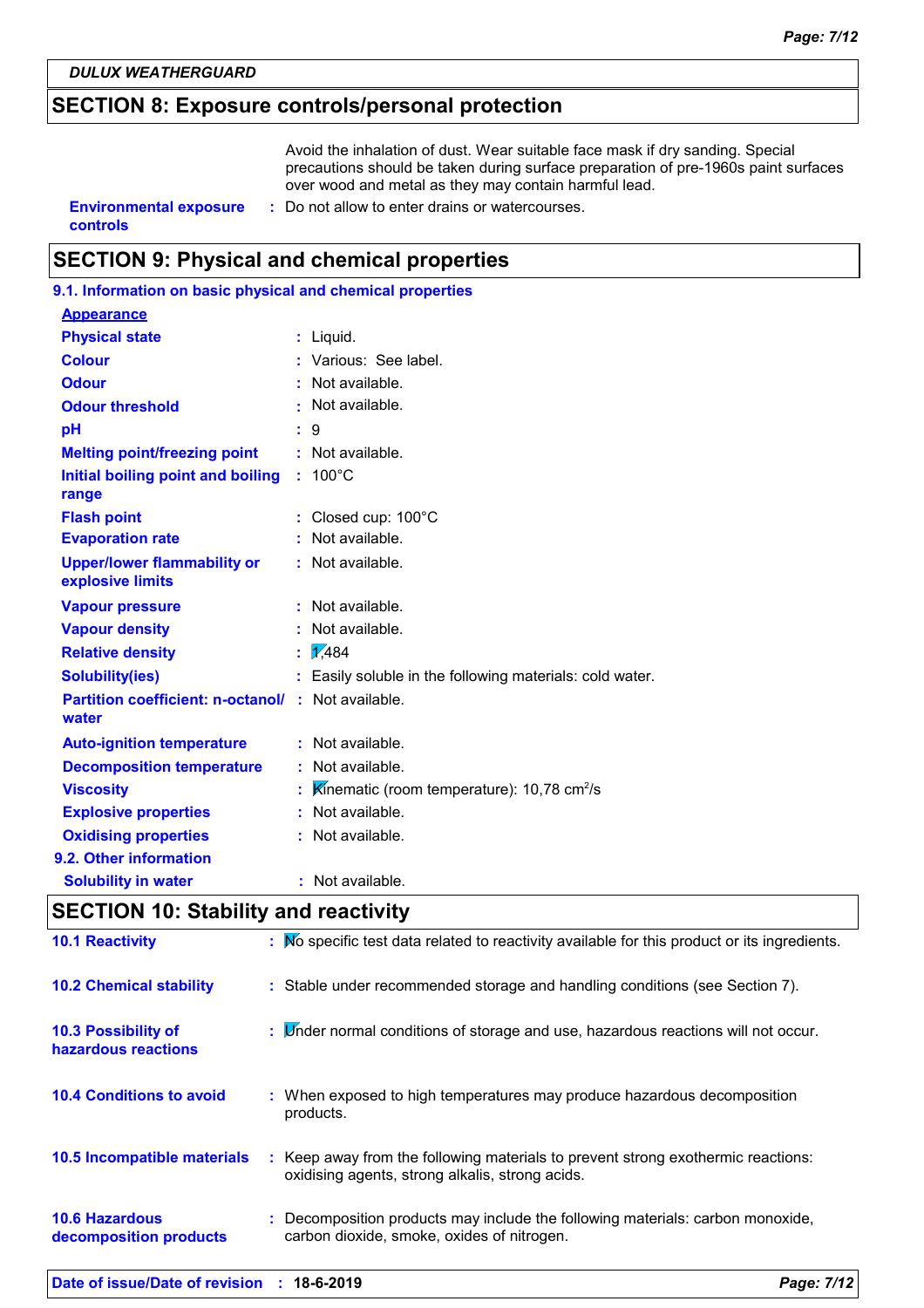# **SECTION 11: Toxicological information**

#### **11.1 Information on toxicological effects**

There are no data available on the mixture itself. The product is not classified as hazardous according to Regulation (EC) 1272/2008 as amended.

Repeated or prolonged contact with the mixture may cause removal of natural fat from the skin, resulting in nonallergic contact dermatitis and absorption through the skin.

If splashed in the eyes, the liquid may cause irritation and reversible damage.

This takes into account, where known, delayed and immediate effects and also chronic effects of components from short-term and long-term exposure by oral, inhalation and dermal routes of exposure and eye contact.

Contains C(M)IT/MIT(3:1). May produce an allergic reaction.

#### **Acute toxicity**

**Conclusion/Summary :** Not available.

#### **Acute toxicity estimates**

Not available.

#### **Irritation/Corrosion**

| <b>Product/ingredient name</b>                            | <b>Result</b>          | <b>Species</b> | <b>Score</b>             | <b>Exposure</b> | <b>Observation</b> |
|-----------------------------------------------------------|------------------------|----------------|--------------------------|-----------------|--------------------|
| $\mathcal{Q}(M)$ IT/MIT(3:1)                              | Skin - Severe irritant | <b>Human</b>   | $\overline{\phantom{0}}$ | 0.01 Percent    |                    |
| <b>Conclusion/Summary</b>                                 | : Not available.       |                |                          |                 |                    |
| <b>Sensitisation</b>                                      |                        |                |                          |                 |                    |
| <b>Conclusion/Summary</b>                                 | : Not available.       |                |                          |                 |                    |
| <b>Mutagenicity</b>                                       |                        |                |                          |                 |                    |
| <b>Conclusion/Summary</b>                                 | : Not available.       |                |                          |                 |                    |
| <b>Carcinogenicity</b>                                    |                        |                |                          |                 |                    |
| <b>Conclusion/Summary</b>                                 | : Not available.       |                |                          |                 |                    |
| <b>Reproductive toxicity</b>                              |                        |                |                          |                 |                    |
| <b>Conclusion/Summary</b>                                 | $:$ Not available.     |                |                          |                 |                    |
| <b>Teratogenicity</b>                                     |                        |                |                          |                 |                    |
| <b>Conclusion/Summary</b>                                 | : Not available.       |                |                          |                 |                    |
| <b>Specific target organ toxicity (single exposure)</b>   |                        |                |                          |                 |                    |
| Not available.                                            |                        |                |                          |                 |                    |
| <b>Specific target organ toxicity (repeated exposure)</b> |                        |                |                          |                 |                    |
| Not available.                                            |                        |                |                          |                 |                    |

#### **Aspiration hazard**

Not available.

#### **Other information :** : Not available.

# **SECTION 12: Ecological information**

#### **12.1 Toxicity**

There are no data available on the mixture itself. Do not allow to enter drains or watercourses.

The mixture has been assessed following the summation method of the CLP Regulation (EC) No 1272/2008 and is not classified as hazardous to the environment, but contains substance(s) hazardous to the environment. See section 3 for details.

**Conclusion/Summary :** Not available.

**12.2 Persistence and degradability Conclusion/Summary :** Not available.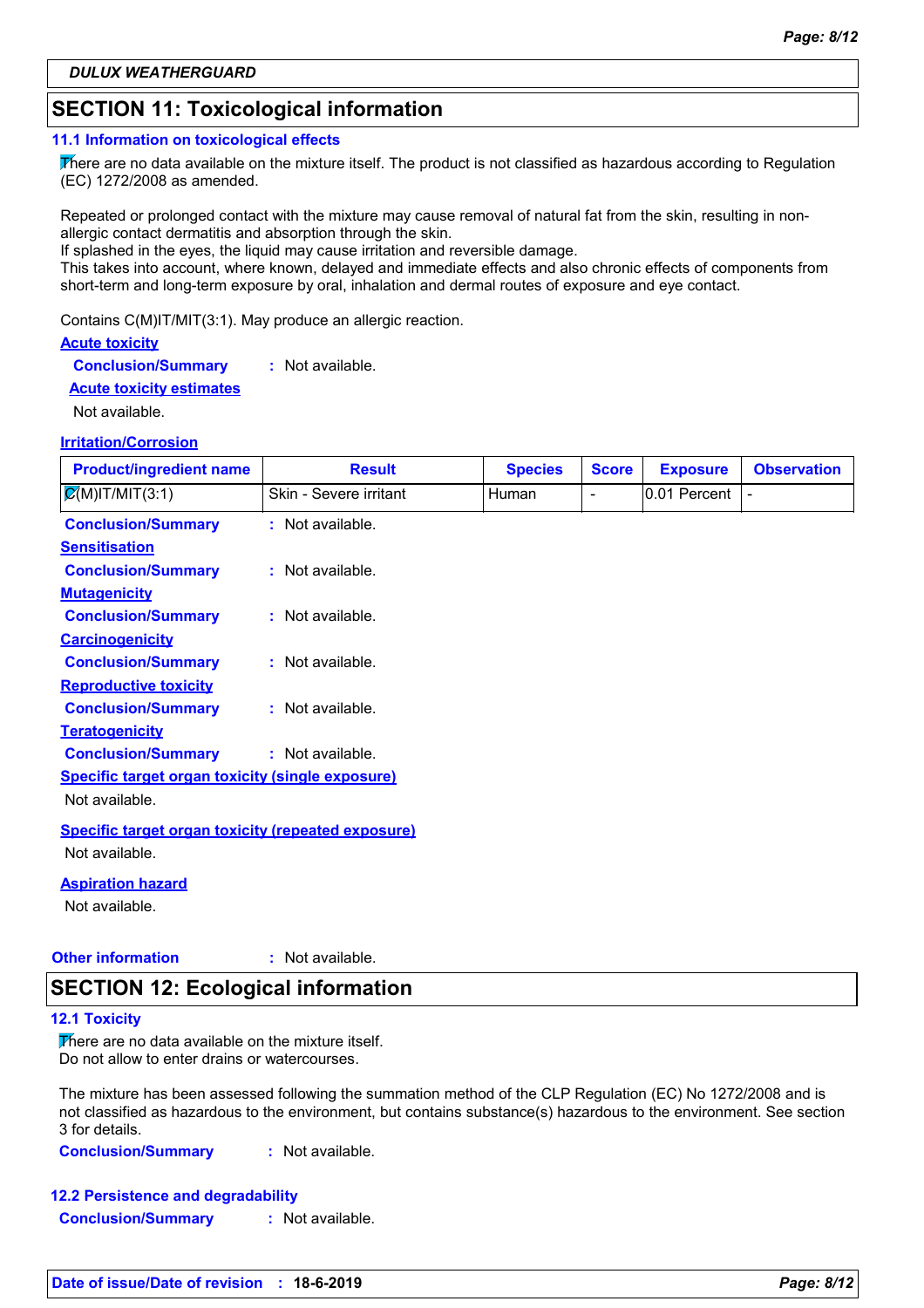# **SECTION 12: Ecological information**

### **12.3 Bioaccumulative potential**

Not available.

| <b>12.4 Mobility in soil</b>                            |                   |  |
|---------------------------------------------------------|-------------------|--|
| <b>Soil/water partition</b><br><b>coefficient (Koc)</b> | : Not available.  |  |
| <b>Mobility</b>                                         | : Not available.  |  |
| 12.5 Results of PBT and vPvB assessment                 |                   |  |
| <b>PBT</b>                                              | : Not applicable. |  |
| <b>vPvB</b>                                             | : Not applicable. |  |
|                                                         |                   |  |

| <b>12.6 Other adverse effects</b> | No known significant effects or critical hazards. |
|-----------------------------------|---------------------------------------------------|
|-----------------------------------|---------------------------------------------------|

# **SECTION 13: Disposal considerations**

The information in this section contains generic advice and guidance. The list of Identified Uses in Section 1 should be consulted for any available use-specific information provided in the Exposure Scenario(s).

#### Within the present knowledge of the supplier, this product is not regarded as hazardous waste, as defined by EU Directive 2008/98/EC. **Hazardous waste : Methods of disposal : 13.1 Waste treatment methods Product Packaging Methods of disposal : Special precautions :** The generation of waste should be avoided or minimised wherever possible. Waste packaging should be recycled. Incineration or landfill should only be considered when recycling is not feasible. This material and its container must be disposed of in a safe way. Empty containers or liners may retain some product residues. Avoid dispersal of spilt material and runoff and contact with soil, waterways, drains and sewers. The generation of waste should be avoided or minimised wherever possible. Disposal of this product, solutions and any by-products should at all times comply with the requirements of environmental protection and waste disposal legislation and any regional local authority requirements. Dispose of surplus and nonrecyclable products via a licensed waste disposal contractor. Waste should not be disposed of untreated to the sewer unless fully compliant with the requirements of all authorities with jurisdiction. : Do not allow to enter drains or watercourses. Dispose of according to all federal, state and local applicable regulations. If this product is mixed with other wastes, the original waste product code may no longer apply and the appropriate code should be assigned. For further information, contact your local waste authority. CEPE Paint Guidelines  $\begin{bmatrix} 15 & 0 & 10^* \\ 16 & 0 & 10 \end{bmatrix}$  packaging containing residues of or contaminated by hazardous substances **Type of packaging European waste catalogue (EWC) Disposal considerations : Disposal considerations :** Using information provided in this safety data sheet, advice should be obtained from the relevant waste authority on the classification of empty containers. Empty containers must be scrapped or reconditioned. Dispose of containers contaminated by the product in accordance with local or national legal provisions.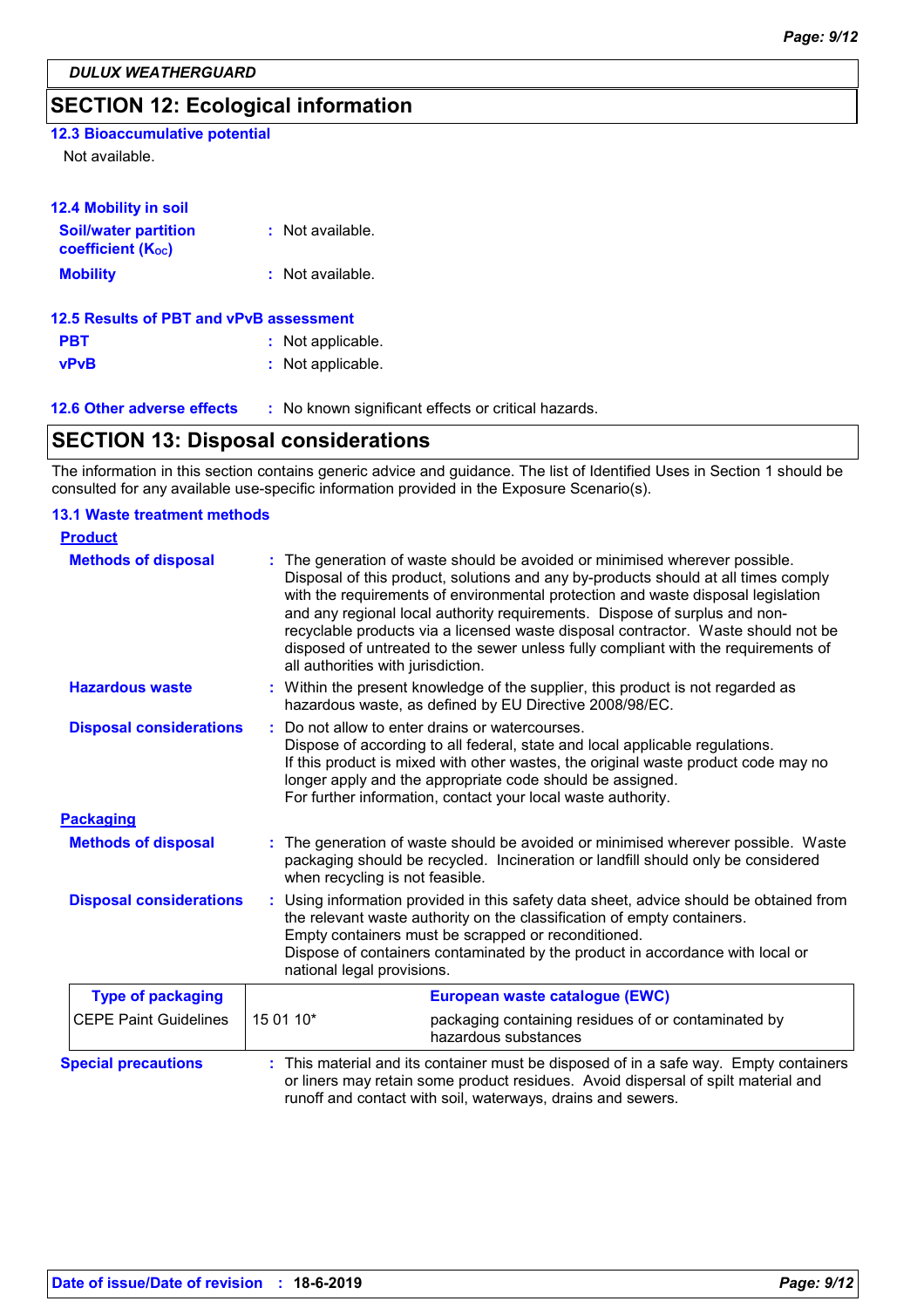*DULUX WEATHERGUARD*

# **SECTION 14: Transport information**

| Information pertaining to IATA and ADN is considered not relevant since the<br>material is not packaged in the correct approved packaging required of these<br>methods of transport. |                                                                                                                                                                                                                        |                       |  |  |
|--------------------------------------------------------------------------------------------------------------------------------------------------------------------------------------|------------------------------------------------------------------------------------------------------------------------------------------------------------------------------------------------------------------------|-----------------------|--|--|
| <b>ADR</b><br><b>IMDG</b>                                                                                                                                                            |                                                                                                                                                                                                                        |                       |  |  |
| 14.1 UN number                                                                                                                                                                       | Not regulated.                                                                                                                                                                                                         | Not regulated.        |  |  |
| 14.2 UN proper<br>shipping name                                                                                                                                                      | Not applicable.                                                                                                                                                                                                        | Not applicable.       |  |  |
| <b>14.3 Transport</b><br>hazard class(es)<br><b>Class</b><br><b>Subsidiary class</b>                                                                                                 | Not applicable.                                                                                                                                                                                                        | Not applicable.       |  |  |
| <b>14.4 Packing group</b>                                                                                                                                                            | Not applicable.                                                                                                                                                                                                        | Not applicable.       |  |  |
| 14.5<br><b>Environmental</b><br>hazards<br><b>Marine pollutant</b><br><b>Marine pollutant</b><br><b>substances</b>                                                                   | No.                                                                                                                                                                                                                    | No.<br>Not available. |  |  |
| <b>14.6 Special</b><br>precautions for<br>user                                                                                                                                       | Transport within user's premises: always<br>transport in closed containers that are upright<br>and secure. Ensure that persons transporting<br>the product know what to do in the event of an<br>accident or spillage. |                       |  |  |
| <b>HI/Kemler number</b><br><b>Emergency</b><br>schedules (EmS)                                                                                                                       | Not available.                                                                                                                                                                                                         | Not applicable.       |  |  |
| <b>14.7 Transport in bulk</b><br>according to Annex II of<br><b>MARPOL and the IBC Code</b>                                                                                          | : Not applicable.                                                                                                                                                                                                      |                       |  |  |
| <b>Additional</b><br><b>information</b>                                                                                                                                              |                                                                                                                                                                                                                        |                       |  |  |
|                                                                                                                                                                                      | <b>SECTION 15: Regulatory information</b>                                                                                                                                                                              |                       |  |  |

### **15.1 Safety, health and environmental regulations/legislation specific for the substance or mixture EU Regulation (EC) No. 1907/2006 (REACH)**

#### **Annex XIV - List of substances subject to authorisation**

#### **Annex XIV**

None of the components are listed.

#### **Substances of very high concern**

None of the components are listed.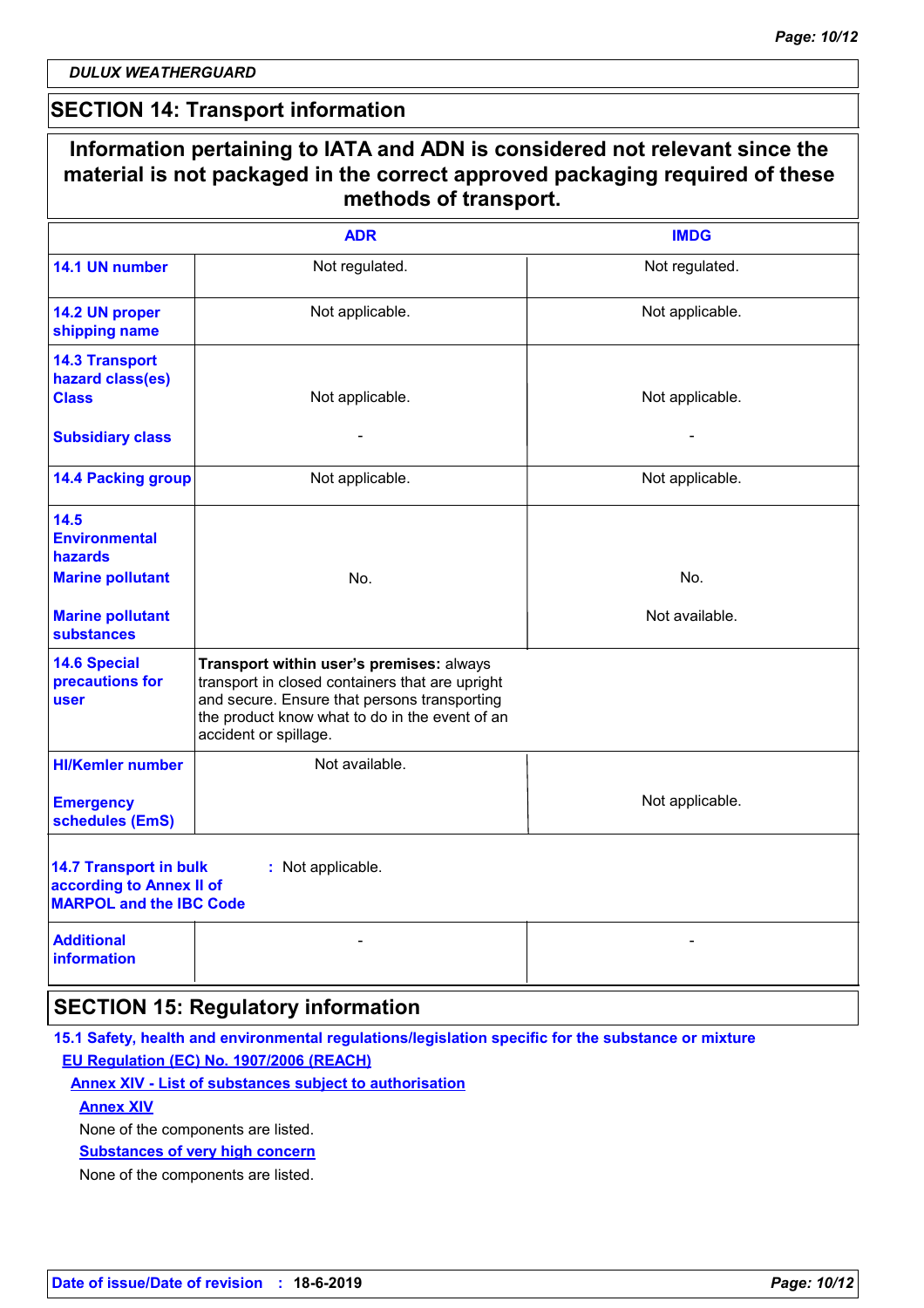# **SECTION 15: Regulatory information**

| <b>Annex XVII - Restrictions</b><br>on the manufacture,<br>placing on the market<br>and use of certain<br>dangerous substances,<br>mixtures and articles | : Not applicable.                                                                                                                                         |
|----------------------------------------------------------------------------------------------------------------------------------------------------------|-----------------------------------------------------------------------------------------------------------------------------------------------------------|
| <b>Other EU requlations</b>                                                                                                                              |                                                                                                                                                           |
| <b>VOC</b>                                                                                                                                               | : The provisions of Directive 2004/42/EC on VOC apply to this product. Refer to the<br>product label and/or technical data sheet for further information. |
| <b>VOC for Ready-for-Use</b><br><b>Mixture</b>                                                                                                           | : Not applicable.                                                                                                                                         |
| Ozone depleting substances (1005/2009/EU)<br>Not listed.                                                                                                 |                                                                                                                                                           |
| <b>Prior Informed Consent (PIC) (649/2012/EU)</b><br>Not listed.                                                                                         |                                                                                                                                                           |
| <b>Seveso Directive</b><br><b>International regulations</b><br>Not listed.                                                                               | This product is not controlled under the Seveso Directive.<br><b>Chemical Weapon Convention List Schedules I, II &amp; III Chemicals</b>                  |
| <b>Montreal Protocol (Annexes A, B, C, E)</b><br>Not listed.                                                                                             |                                                                                                                                                           |
| Not listed.                                                                                                                                              | <b>Stockholm Convention on Persistent Organic Pollutants</b>                                                                                              |
| Not listed.                                                                                                                                              | <b>Rotterdam Convention on Prior Informed Consent (PIC)</b>                                                                                               |
| <b>UNECE Aarhus Protocol on POPs and Heavy Metals</b><br>Not listed.                                                                                     |                                                                                                                                                           |
| <b>15.2 Chemical safety</b><br>assessment                                                                                                                | : No Chemical Safety Assessment has been carried out.                                                                                                     |

# **SECTION 16: Other information**

| <b>CEPE code</b> |  |
|------------------|--|
|------------------|--|

 $\nabla$  Indicates information that has changed from previously issued version.

| <b>Abbreviations and acronyms : ATE = Acute Toxicity Estimate</b> |                                                                               |
|-------------------------------------------------------------------|-------------------------------------------------------------------------------|
|                                                                   | CLP = Classification, Labelling and Packaging Regulation [Regulation (EC) No. |
|                                                                   | 1272/2008]                                                                    |
|                                                                   | DMEL = Derived Minimal Effect Level                                           |
|                                                                   | DNEL = Derived No Effect Level                                                |
|                                                                   | EUH statement = CLP-specific Hazard statement                                 |
|                                                                   | PBT = Persistent, Bioaccumulative and Toxic                                   |
|                                                                   | PNEC = Predicted No Effect Concentration                                      |
|                                                                   | <b>RRN = REACH Registration Number</b>                                        |
|                                                                   | vPvB = Very Persistent and Very Bioaccumulative                               |

### **Procedure used to derive the classification according to Regulation (EC) No. 1272/2008 [CLP/GHS]**

| <b>Classification</b> | <b>Justification</b> |
|-----------------------|----------------------|
| Not classified.       |                      |

**Full text of abbreviated H statements**